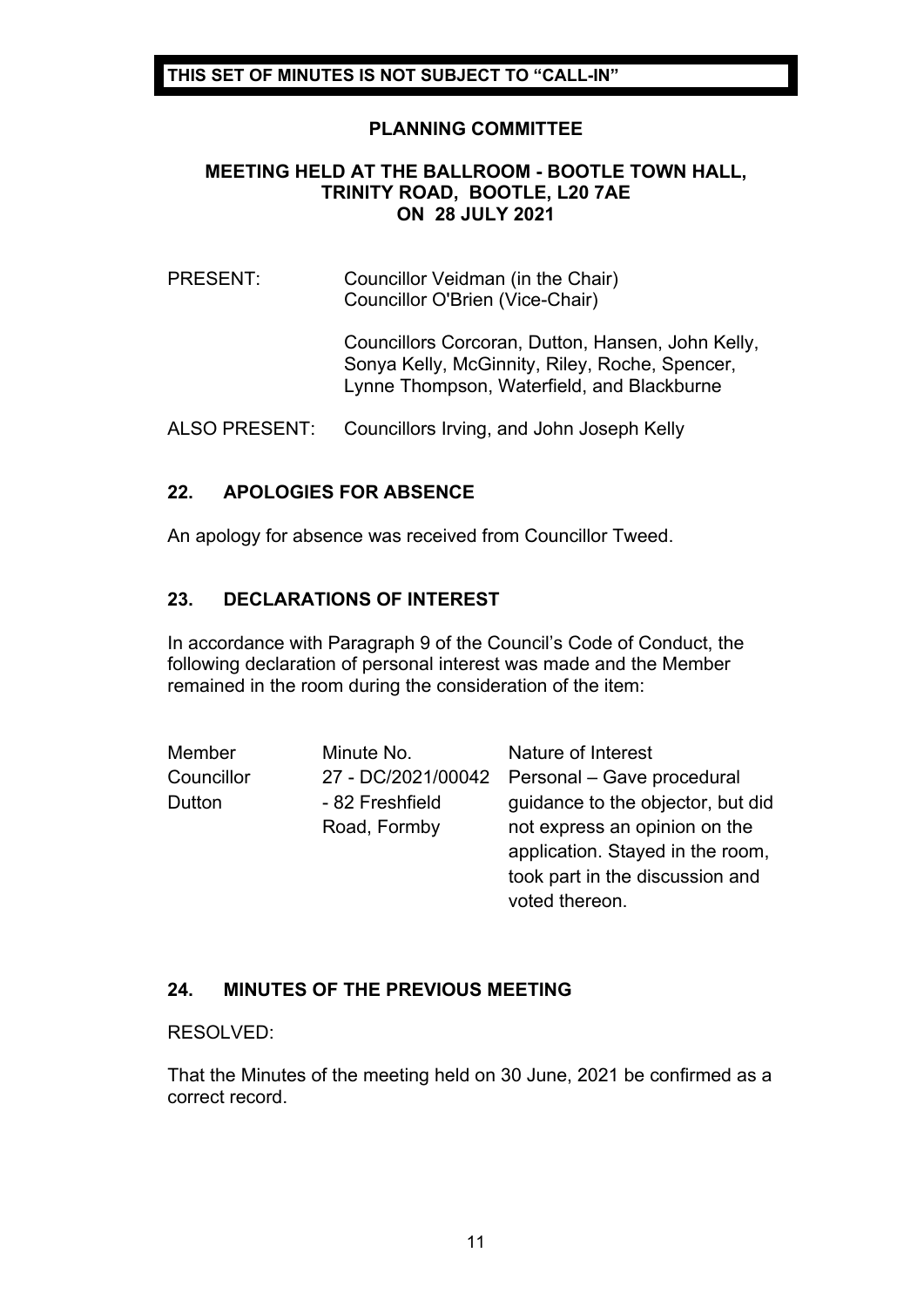## **25. DC/2021/00759 - LAND BOUNDED BY WANGO LANE, RIVER ALT, AND LEEDS AND LIVERPOOL CANAL, AINTREE**

The Committee considered the report of the Chief Planning Officer, recommending that the above application for the erection of 59 dwellings, an alternative to a 53 dwelling scheme (granted on 30 September, 2020), be approved subject to conditions and for the reasons stated or referred to in the report.

Prior to consideration of the item the Committee received a representation from Mr.Scully in respect of a petition objecting to the application.

### RESOLVED:

That the recommendation be approved and the application be granted for the reasons stated or referred to in the report and subject to conditions and the completion of a S106 agreement.

# **26. DC/2021/00069 - 29 ARGARMEOLS ROAD, FORMBY**

The Committee considered the report of the Chief Planning Officer, recommending that the above application for the erection of 2 No. four bedroom detached dwellings following the demolition of an existing dwelling be approved subject to conditions and for the reasons stated or referred to in the report.

Prior to consideration of the item the Committee received a representation from Ms.Smith in respect of a petition objecting to the application and a response from Mr.Davies, the agent on behalf of the applicant.

Cllr.Irving, as Ward Councillor, made representations in objection to the application.

#### RESOLVED:

That the recommendation be approved and the application be granted subject to conditions and for the reasons stated or referred to in the report and subject to the following additional conditions:

"a) No development shall commence above slab level, nor any demolition works or site clearance, until there has been submitted to and approved in writing by the local planning authority details of a scheme for the protection of the mature tree to the rear of the site adjacent to the boundary with Number 31 (stated to be a horse chestnut).

b) The approved scheme shall be carried out during the demolition of the buildings and throughout the course of the construction of the development."

"a) No tree which is to be retained shall be cut down, uprooted or destroyed, or have surgery undertaken, without the written approval of the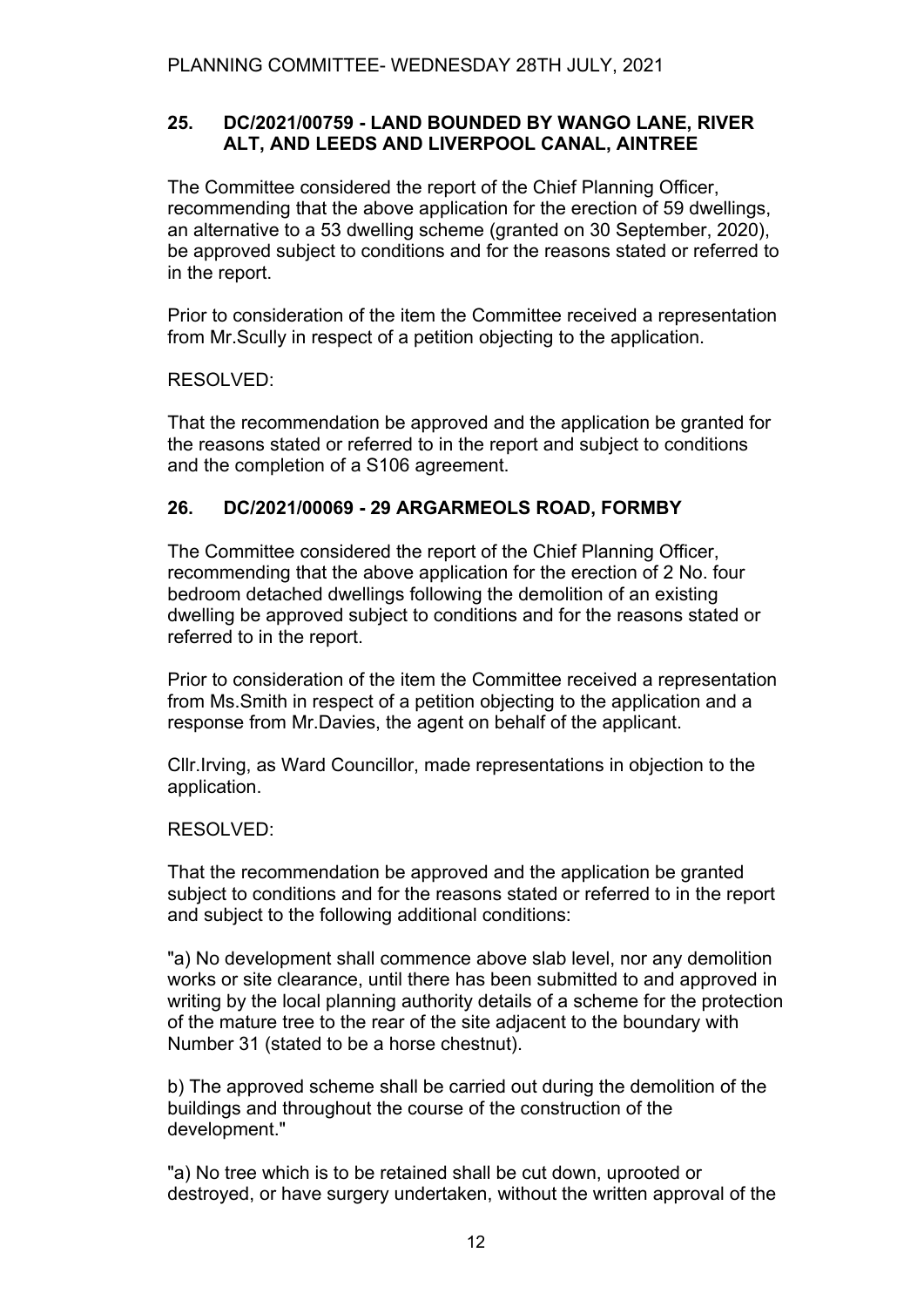PLANNING COMMITTEE- WEDNESDAY 28TH JULY, 2021

Local Planning Authority, within 5 years from the completion of the development.

b) Any such trees removed or dying shall be replaced with trees of a size and species to be agreed in writing with the Local Planning Authority in the next available planting season."

# **27. DC/2021/00042 - 82 FRESHFIELD ROAD, FORMBY**

The Committee considered the report of the Chief Planning Officer, recommending that the above application for the erection of a detached 2 storey dwelling with basement garage and associated landscape and boundary works (retrospective) be approved subject to conditions and for the reasons stated or referred to in the report.

Councillor Irving, as Ward Councillor, made representations in objection to the application.

### RESOLVED:

That the recommendation be approved and the application be granted subject to conditions and for the reasons stated or referred to in the report.

#### **28. DC/2020/01729 - FORMER LYDIATE BARN GARDEN CENTRE AND NURSERIES 341 SOUTHPORT ROAD, LYDIATE**

The Committee considered the report of the Chief Planning Officer, recommending that the above application for the variation of condition 2 pursuant to planning permission DC/2018/00898 approved 19/12/2020 to allow changes to the overall site layout and house types (alternative to DC/2019/02194 approved 11.6.2020) be approved subject to conditions and for the reasons stated or referred to in the report.

RESOLVED:

That the recommendation be approved and the application be granted subject to conditions and for the reasons stated or referred to in the report.

# **29. DC/2021/00813 - 40 BLUNDELL ROAD, HIGHTOWN**

The Committee considered the report of the Chief Planning Officer, recommending that the above application for the erection of a detached dwellinghouse within the rear garden of 40 Blundell Road, with access, landscaping, and all associated works be refused for the reasons stated or referred to in the report.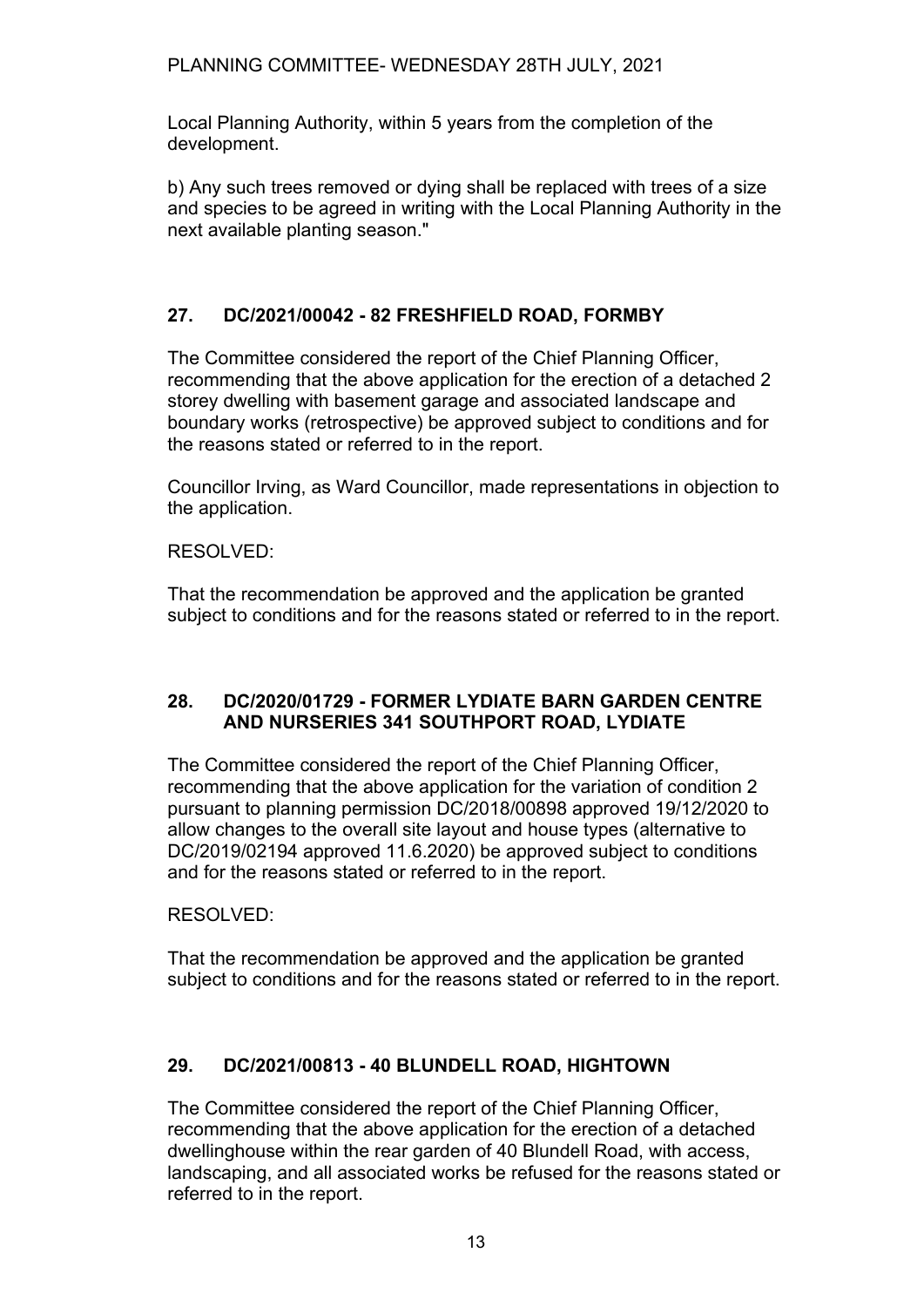Prior to consideration of the item the Committee received a representation from Councillor J.J.Kelly, as Ward Councillor in support of the application and a response from Mr.Morse, the agent on behalf of the applicant.

RESOLVED:

That the recommendation be approved and the application be refused for the reasons stated or referred to in the report.

# **30. PLANNING APPEALS REPORT**

The Committee considered the report of the Chief Planning Officer on the results of the undermentioned appeals and progress on appeals lodged with the Planning Inspectorate.

| Appellant                            | <b>Proposal/Breach of Planning Control</b>                                                                                                                                                                                                                                                                                                                                                            | Decision                     |
|--------------------------------------|-------------------------------------------------------------------------------------------------------------------------------------------------------------------------------------------------------------------------------------------------------------------------------------------------------------------------------------------------------------------------------------------------------|------------------------------|
| Mr.A.Kelleher, York<br>Montague Ltd. | DC/2020/00455 - Abbotsford Court 24<br><b>Abbotsford Road Crosby Liverpool</b><br>L23 6UX - Appeal against refusal by<br>the Council to grant planning<br>permission for the erection of a fourth<br>floor to accommodate 2 self-contained<br>flats.                                                                                                                                                  | <b>Dismissed</b><br>30/06/21 |
| Telefonica UK Ltd.                   | DC/2020/01140 - Highways Land<br>Green Lane Thornton Liverpool L23<br>1TJ - Appeal against refusal by the<br>Council to grant permission for Prior<br>Notification Procedure for the<br>installation of a 20 metre high<br>streetworks column supporting 6<br>antennas, two 0.3m dishes and<br>ancillary equipment, the installation of<br>2 equipment cabinets and<br>development ancillary thereto. | <b>Dismissed</b><br>26/06/21 |
| Mr.T.Smith                           | DC/2020/01972 - 144 College Road<br>Crosby Liverpool L23 3DP - Appeal<br>against refusal by the Council to grant<br>planning permission for the Change of<br>use from Retail (E(a)) to Cafe/ Hot<br>Food Takeaway (Sui generis)<br>(EXTENDED DEADLINE).                                                                                                                                               | <b>Dismissed</b><br>22/06/21 |
| Mrs.D.Daley                          | DC/2020/02082 - Meadowcroft 2 Old<br><b>Rectory Green Sefton Village</b><br>Liverpool L29 6YD - Appeal against                                                                                                                                                                                                                                                                                        | Dismissed<br>09/06/21        |